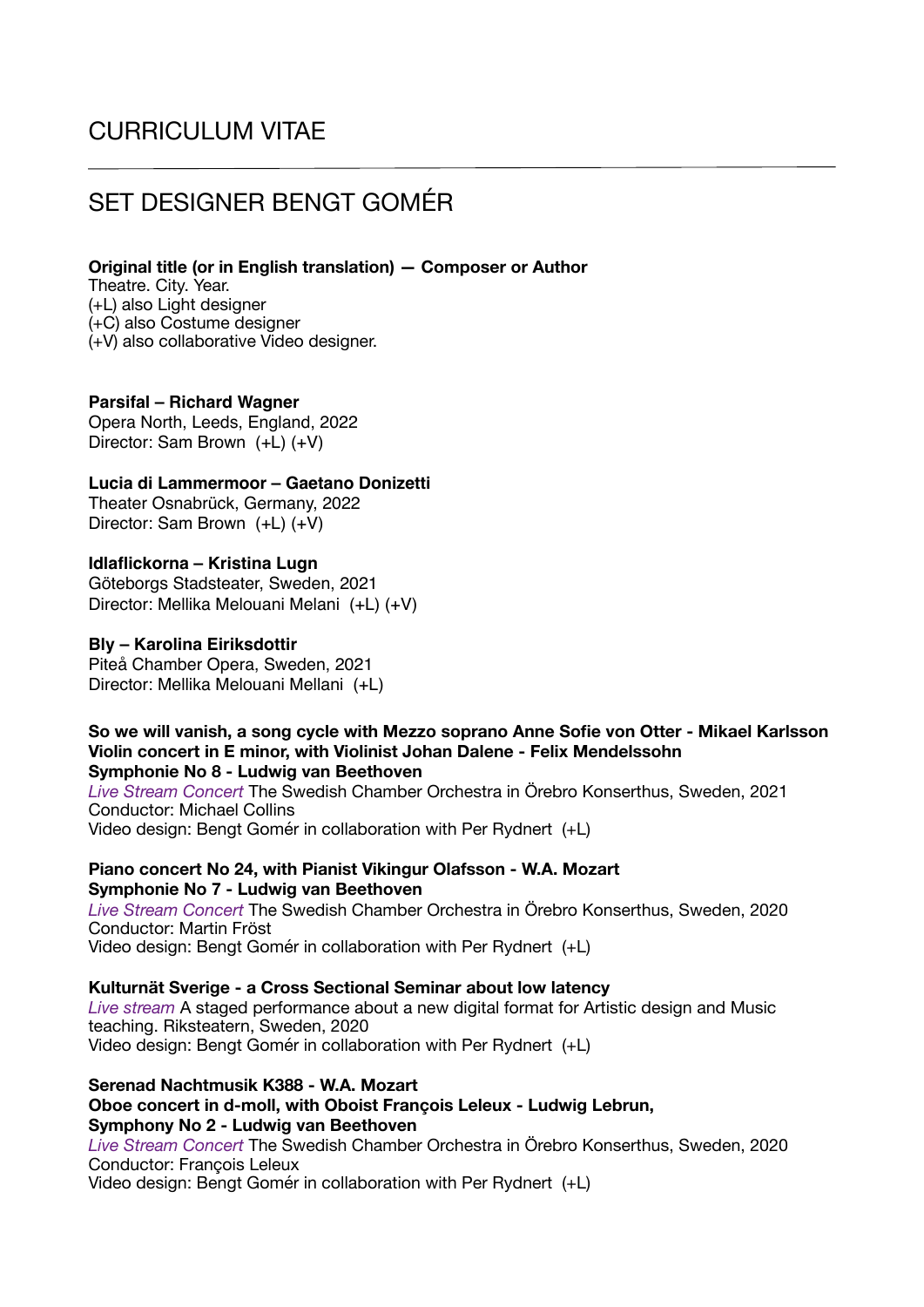## **Don Giovanni - W.A. Mozart**

*Live Stream Opera* The Swedish Radio Symphony Orchestra with a World class cast (including Peter Mattei, Malin Byström, John Lundgren) and the Swedish Radio Chorus in a staged performance at Berwaldhallen, Stockholm, Sweden, 2020 Conductor: Daniel Harding Director: Andy Staples (+L) (+V)

## **Wesendonck, a song cycle with Soprano Nina Stemme - Richard Wagner**

*Live Stream Concert* The Royal Philharmonic Orchestra with Soprano Nina Stemme, Konserthuset, Stockholm, 2020 Conductor: Alan Gilbert Assisting Video director: Bengt Gomér

## **Fidelio - Ludwig van Beethoven**

The Swedish Chamber Orchestra with a World class cast (including Nina Stemme, John Lundgren, Michael Weinius) and the Swedish Radio Chorus in a semi-staged performance on tour in Europe. Performances in Sweden at Örebro Konserthus and Stockholms Konserthus. At Bozar Centre,

Brussels in Belgium. At the Théâtre des Champs Elysées, Paris in France and in Saalbau Essen in Germany, 2020

Conductor: Thomas Dausgaard Director: Sam Brown (+L)

## **Ludwig II. Sehnsucht nach dem Paradies - Franz Hummel**

Theater Regensburg, Germany, 2019 Director: Sam Brown (+L) (+V)

## **Nina Stemme Returns - a Wagner Gala**

The Tasmanian Symphony Orchestra with Soprano Nina Stemme and Baritone John Lundgren in a semi-staged performance in Federation Concert Hall, Hobart, Australia, 2019 Conductor: Marko Letonja Director: Bengt Gomér (+L)

## **Erwartung - Arnold Schönberg Duke Bluebeard's Castle - Béla Bartók**

The New York Philharmonic Orchestra with Soprano Nina Stemme, Mezzo soprano Katarina Karneus and Baritone Johannes Martin Kränzle in a staged dubbel bill performance at the David Geffen Hall, USA, 2019 Conductor: Jaap van Zweden Director and Set designer: Bengt Gomér (+L) (+V)

## **La Tragedie de Carmen - George Bizet / Peter Brook**

Wermland Opera, Spinneriet, Karlstad, 2019 Director: Sam Brown (+L)

#### **Erwartung - Arnold Schönberg Duke Bluebeard's Castle - Bela Bartók**

The Royal Philharmonic Orchestra with Soprano Nina Stemme, Mezzo soprano Katarina Karneus and Baritone Martin Kränzle in a staged double bill performance at Stockholms Konserthus, Sweden, 2019 Conductor: Sakari Oramo Director and Set designer: Bengt Gomér (+L) (+V)

## **The Bach Reborn project & Brandenburg concerts No: 4 and No: 6 - J. S. Bach / Olga Neuwirth and J. S. Bach / Brett Dean**

The Swedish Chamber Orchestra in Örebro Konserthus, 2018 Conductor: Thomas Dausgaard Video design: Bengt Gomér in collaboration with Tom Waldton (+L)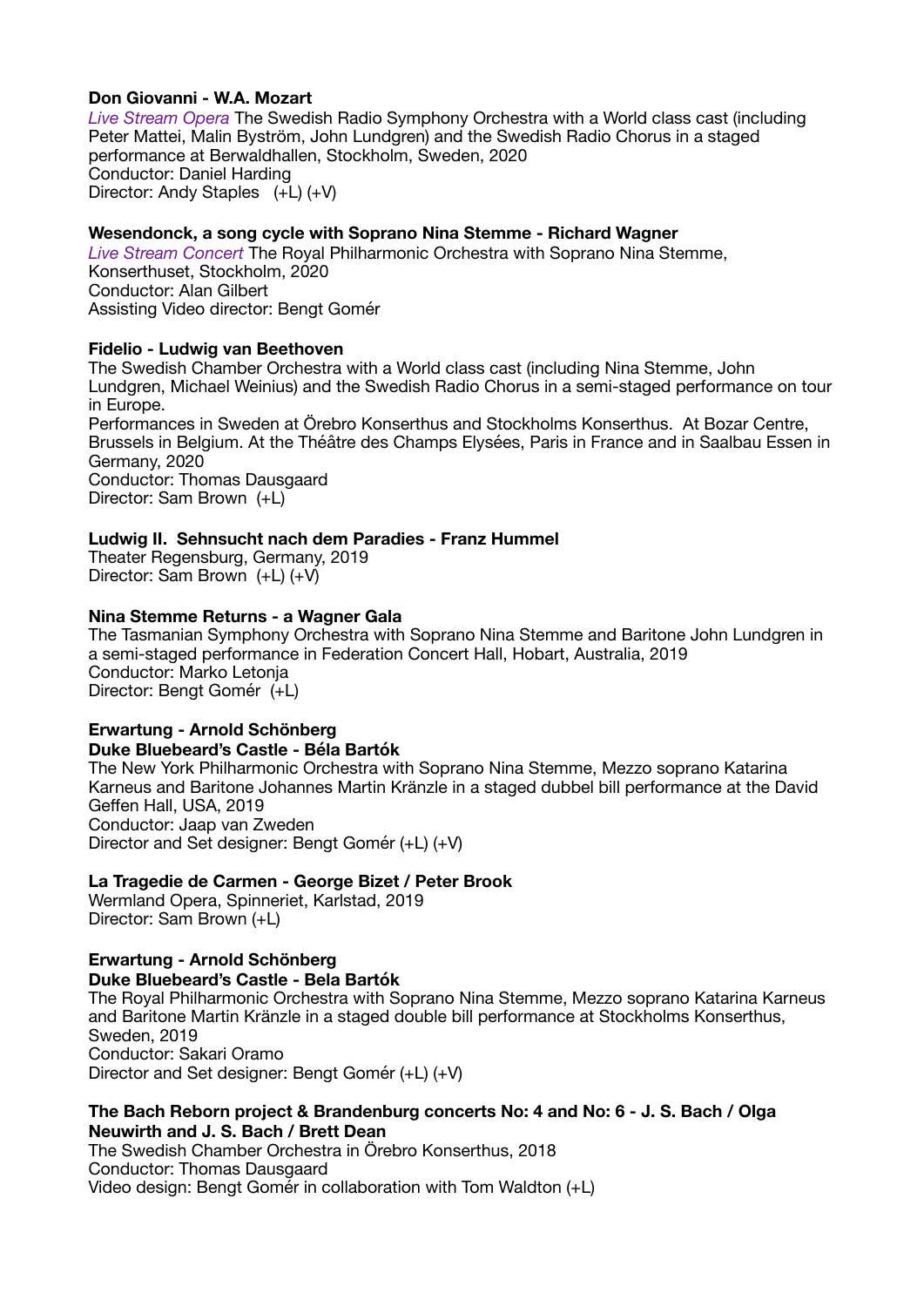## **The Snowflake - Charles DeRamus**

Stockholms Konserthus, Grünewaldsalen, Sweden, 2018 Director: Bengt Gomér (+L)

## **The Seventh Seal opera - Joao MacDowell**

Full orchestra concerts at The Conservatory of Tatui and at Vermelos, Ilhabela, Brazil, 2018 Dramaturge: Bengt Gomér (+L)

## **GAN - Hans Gurstad-Nilsson**

Dance performance/ a work in progress project filmed at Kalmar Teater, Sweden, 2018 Dramaturge: Bengt Gomér (+L)

## **Lilla Glädjen - Ingmar Bergman / Sophie Holgersson and Charlotte Engelkes**

Strindbergs Intima Teater, Stockholm, Sweden, 2018 Director: Charlotte Engelkes (+L)

## **The Seventh Seal opera - Joao MacDowell**

A preview recital, The Bergman Centenary at Museum of Modern Art, Stockholm, Sweden, 2018 Dramaturge and Video design: Bengt Gomér (+L)

## **Bröderna Lejonhjärta - Astrid Lindgren**

Västerbottensteatern, Skellefteå, Sweden, 2018 Director: Ronny Danielsson

## **En man av Hjärtat\_- Plura Jonsson**

Scalateatern, Stockholm, Sweden, 2017 Director: Hugo Hansén

## **Den tatuerade änkan - Lars Molin**

Scalateatern, Stockholm, Sweden, 2017 Director: Jonna Nordenskiöld

## **Madama Butterfly – Giacomo Puccini**

Malmö Opera, a Pocket-opera on tour, Sweden, 2017 Director: Åsa Melldahl (+L) (+V)

#### **Glädjen - Ingmar Bergman / Sophie Holgersson and Charlotte Engelkes**

Helsingborgs Stadsteater, Sweden, 2017 Director: Charlotte Engelkes (+L)

## **The Bach Reborn project & Brandenburg concert No 3, with Pekka Kuusisto - J. S. Bach / Anders Hillborg**

**Symphonie No 2 - Anton Bruckner**  The Swedish Chamber Orchestra in Örebro Konserthus, Sweden, 2017 Conductor: Thomas Dausgaard Video design: Bengt Gomér in collaboration with Visual Relief (+L)

## **A Serious talk - a TNT (Theatre & New Technology) production**

At Bridging the Gap seminar 2016 the Tampere university (FIN) produced an avatar in it's MoCap studio. Riksteatern (SWE) added a digital set design and in Lillehammer University College TV Studio (NO) an actor was merged into the mix by acting against a green screen. The performance was made and transmitted in realtime online.

Director: Gréta Omarsdottir

Digital Setdesign by Bengt Gomér (+L)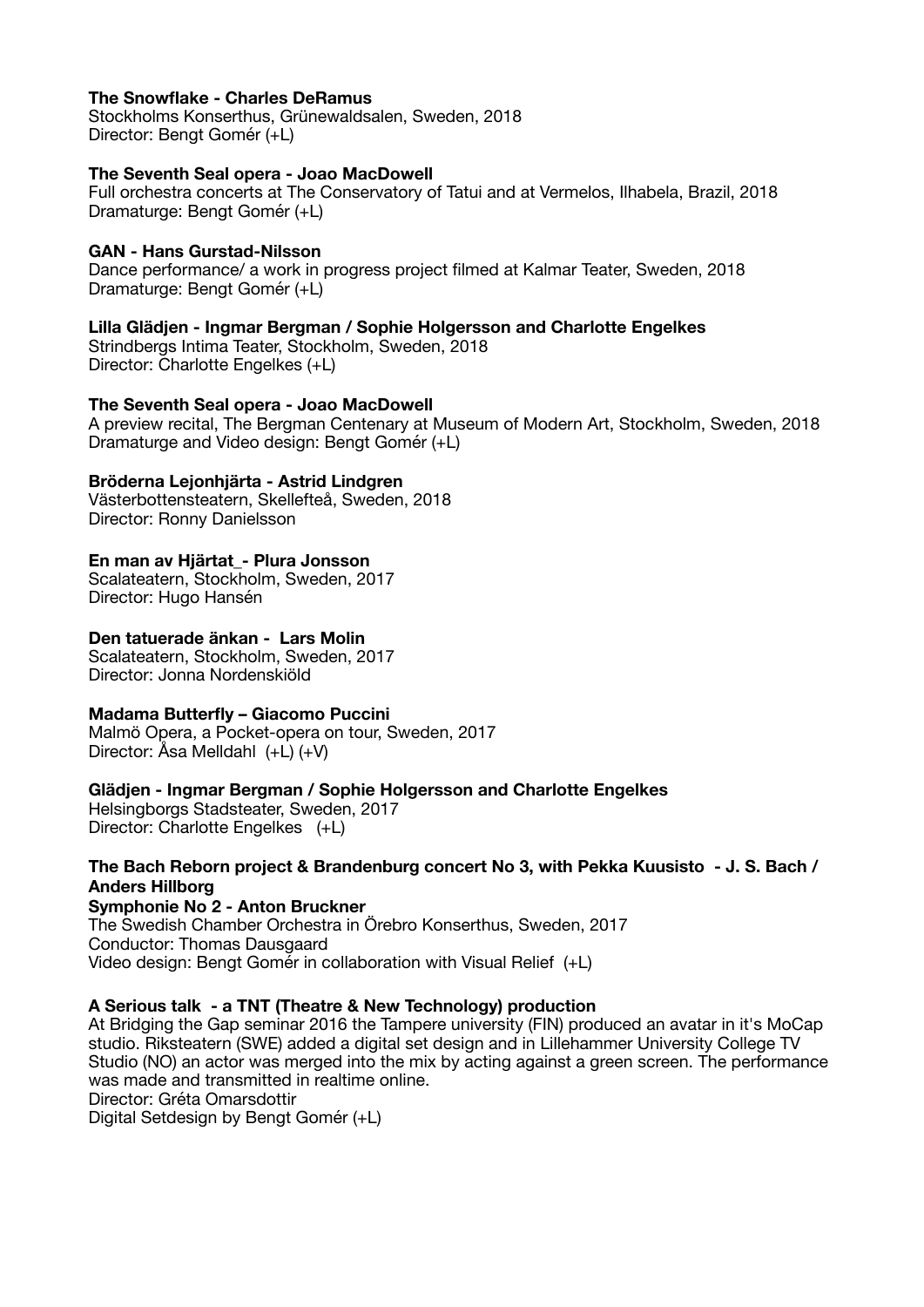## **Fadren — August Strindberg**

Stockholms Stadsteater, Sweden. 2016 Director: Mellika Melouani Melani Set designer: Lars Östbergh Lightdesigner: Bengt Gomér

**Turandot — Giacomo Puccini**  Dalhalla Opera, Rättvik, Sweden. 2015 Director and Set designer: Bengt Gomér (+V)

**Cosi fan Tutte — W.A Mozart**  Cuvilliés Theater, München, Germany. 2015 Director: Olivier Tambosi

**The Twelfth Night — William Shakespeare**  Dramaten, Stockholm, Sweden. 2015

Director: Åsa Melldahl (+L)(+V)

## **Carmina Burana — Carl Orff**

Stockholm Globe Arena, Sweden. 2014 Director: Mellika Melouani Melani

## **Amforta — Jonas Forssell**

An Opera performance made together with Mellika Melouani Melani at the Opera Showroom Folkoperan, Stockholm, Sweden. 2014 (+L)

## **St Matthew Passion — J.S. Bach**

Folkoperan, Stockholm, Sweden. 2014 Director: Joshua Sofaer (+L)

# **Rebecca — Sylvester Levay**

Malmö Operan, Sweden. 2014 Director: Åsa Melldahl (+L)(+V)

## **Un Ballo in Maschera — Guiseppe Verdi**

Staatsoper Hannover, Germany. 2013 Director: Olivier Tambosi

# **Die Meistersinger — Richard Wagner**

Staatsoper Hannover, Germany. 2013 Director: Olivier Tambosi

# **Love, Hope & Destiny - Mixed music: Wagner, Sibelius, Strauss, Weill**

An European and American tour 2012-2013. A staged and visual Lieder program with soprano Nina Stemme and The Swedish Chamber Orchestra conducted by Tomas Dausgaard Performances in Concert Halls of Örebro, Göteborg and Stockholm in Sweden. Baden Baden Festspielhaus and Düsseldorf Concert Hall in Germany, Salle Pleyel in Paris, France, Concert Halls in Bilbao, San Sebastian and Oviedo in Spain and at Alice Tully Hall in New York. USA The performance was produced and broadcasted by SVT (Swedish Public service television) in 2013

Director and Dramaturge: Bengt Gomér

# **Carmina Burana — Carl Orff**

Folkoperan, Stockholm, Sweden. 2012 Director: Mellika Melouani Melani (+L)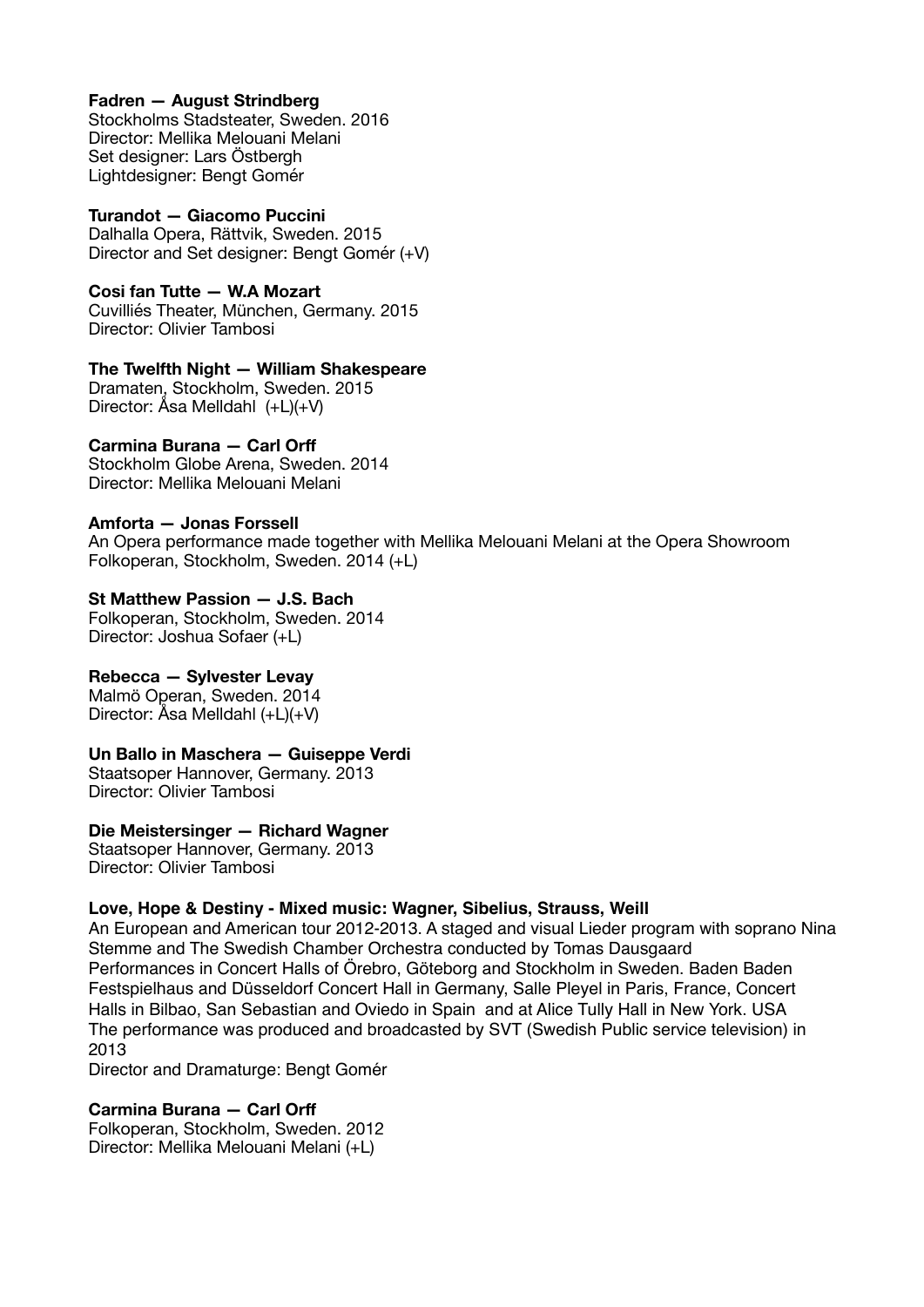## **Un Ballo in Maschera — Guiseppe Verdi**

Folkoperan, Stockholm, Sweden. 2012 Director: Mellika Melouani Melani (+L)

## **Regulating Agression & Carmen**

Two Art performances made by Mellika Melouani Melani and Bengt Gomér at the Opera Showroom, Folkoperan, Stockholm, Sweden. 2012 (+L)

### **Die Kontrakte des Kaufmanns — Elfriede Jelinek**

Dramaten, Målarsalen, Stockholm, Sweden. 2011 Director: Mellika Melouani Melani (+L) (+C)

## **What kind of life is it? An opening or an end.**

An Art Installation for the Tegen 2 Gallery made by Ivana Kralikova, Lars Brunström and Bengt Gomér, exhibited at the Supermarket Art fair 2011 at the Kulturhuset, Stockholm, Sweden. (+L)

## **Die Meistersinger von Nürnberg — Richard Wagner**

Landestheater, Linz, Austria. 2010 Director: Olivier Tambosi

## **Othello — Guiseppe Verdi**

Saarländisches Staatstheater, Saarbrücken, Germany. 2010. Director: Olivier Tambosi

## **The Harassed Bodies of Arab Men.**

An Art performance made by Mellika Melouani Melani, Daniel Andersson and Bengt Gomér at Röda Sten Gallery, Gothenburg and at Tensta Artcenter, Stockholm, Sweden in August and September 2010

### **Carmen — George Bizet / Dror Feiler**

Backa Teatern, Göteborg, Sweden, 2010 Director: Mellika Melouani Melani

## **Die Fledermaus — Johan Strauss Jr**

Theater Dortmund, Germany. 2009 Director: Olivier Tambosi

## **We are a hundred — Jonas Hassen Khemiri**

Göteborgs Stadsteater, Studion, Sweden. 2009 Director: Mellika Melouani Melani (+L)

## **Ulrike Maria Stuart — Elfride Jelinek**

Teater Tribunalen, Stockholm, Sweden. 2009 Director: Mellika Melouani Melani

## **Die Fledermaus — Johan Strauss Jr**

Göteborgs Operan, Sweden. 2009 Director: Staffan Aspegren

## **Rigoletto — Giuseppe Verdi / Dror Feiler**

Uppsala Stadsteater, Sweden. 2008 Director: Mellika Melouani Melani (+C) (+L)

#### **4 Night of Dreams — Moto Osada**

The International Academy of Vadstena, Sweden. 2008 Director: Nils Spangenberg (+ L)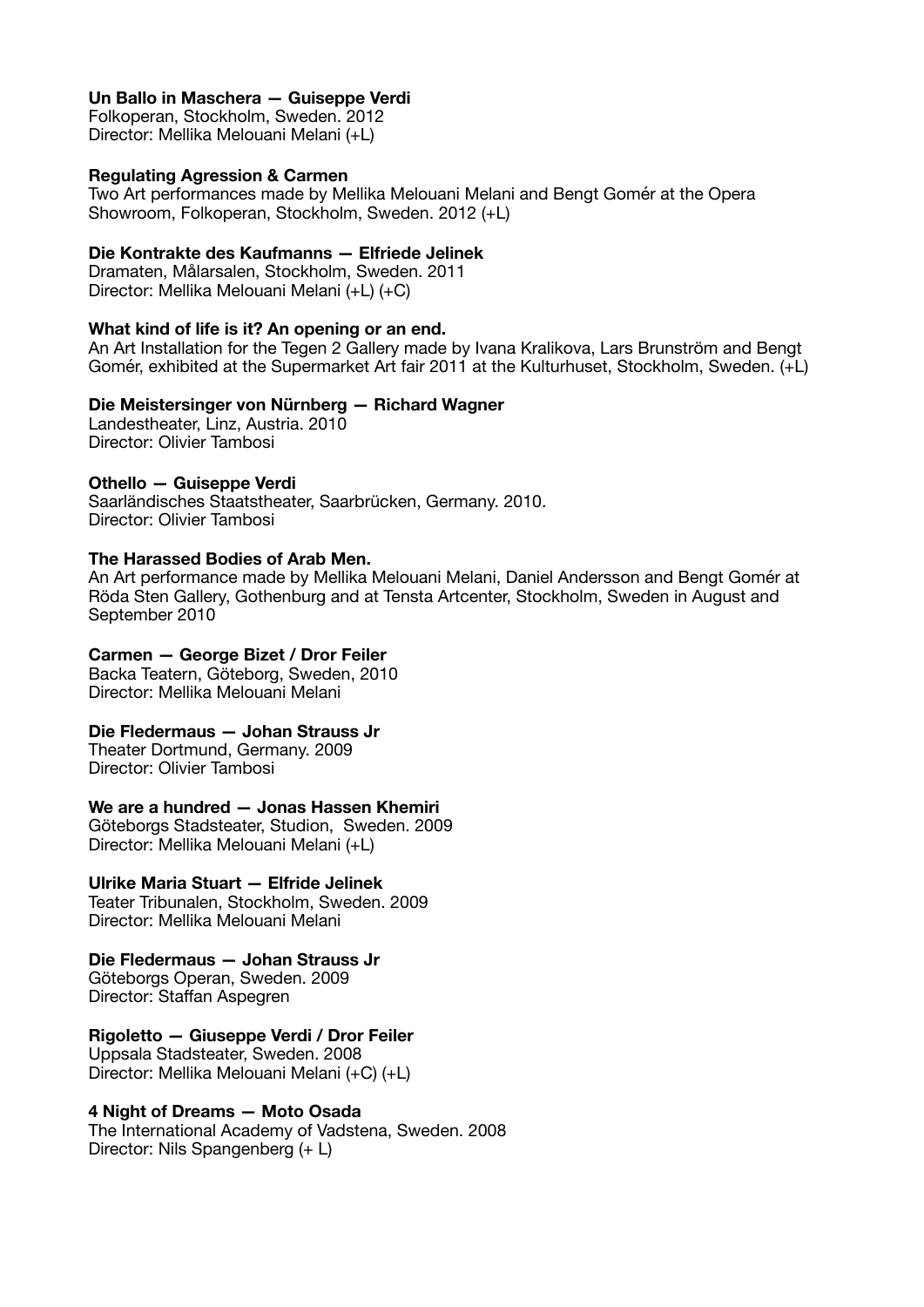## **Death and the Maiden — Jonas Forsell**

Malmö Operan, Sweden. 2008 Director: Åsa Melldal (+V)

### **The Hunchback of Notre Dame — Victor Hugo**

Helsingborgs Stadsteater, Sweden. 2008 Director: Fransesca Quartey (+L)

## **La Traviata — Giuseppe Verdi**

Landestheater, Linz, Austria. 2007 Director: Oliver Tambosi

**Ett Dockhem— Henrik Ibsen**  Uppsala Stadsteater, Sweden. 2007 Director: Åsa Melldal

**Ebberöds Bank — Breidahl & Frische**  Teater Tribunalen, Stockholm, Sweden 2007 Director: Mellika Melouani Melani

#### **The Fallen Angels — Gunnar Staalesen**  The National Theatre, Bergen, Norway. 2006 Director: Staffan Aspegren

#### **Don Giovanni — W.A. Mozart**  The National Theatre, Zagreb, Croatia. 2006 Director: Oliver Tambosi (+C)

**Monday — Nils Berg**  Dansens Hus, Blå lådan, Stockholm, Sweden. 2006 Choreographer: Dorte Olesen

## **Publikumsbeschimpfung — Peter Handke**

Teater Tribunalen, Stockholm, Sweden. 2006 Director: Mellika Melouani Melani (+L)

## **Lucia di Lammermoor — Gaetano Donizetti**

Landestheater, Linz, Austria. 2006 Director. Olivier Tambosi

## **Amadeus — Peter Shaffer**

Stockholms Stadsteater, Sweden. 2005 Director: Staffan Aspegren

#### **Sport & Fritid — Thomas Jennefelt**  Kungliga Operan, Stockholm, Sweden. 2004

Director: Åsa Melldal

# **Tiokronors flickan — Jonna Nordenskiöld**

Dramaten, Lejonkulan, Stockholm, Sweden. 2004 Director: Jonna Nordenskiöld (+C)

# **The Real Thing — Tom Stoppard**  Strindbergs Intima Teater, Stockholm, Sweden. 2004

Director: Mick Gordon

#### **Norway Today — Igor Bauersima**  Dramaten, Lejonkulan, Stockholm, Sweden. 2004

Director: Sofia Jupither (+C)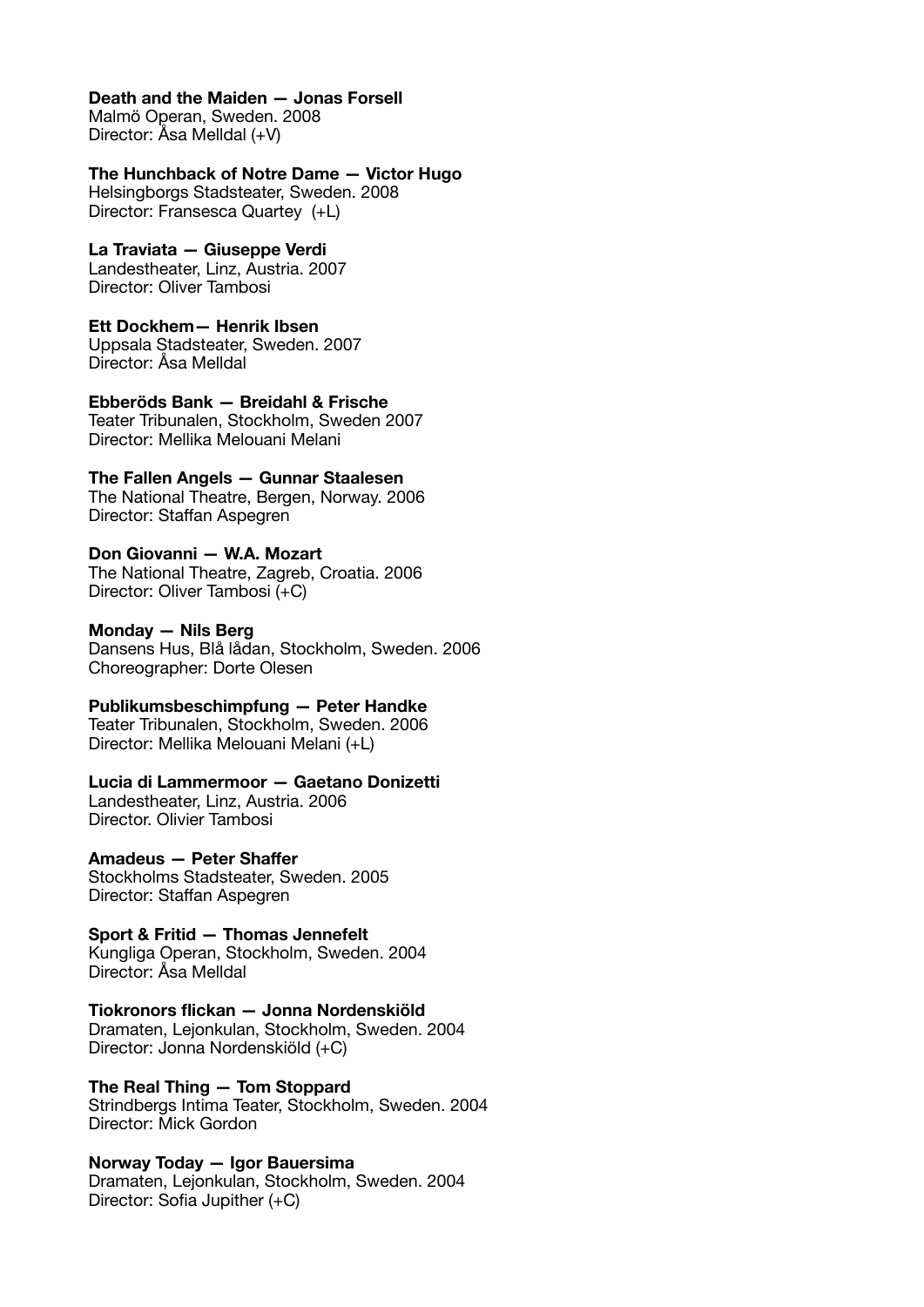#### **La Puce à l'oreille— Georges Faydeau**

Göteborgs Stadsteater, Sweden. 2004 Director: Åsa Melldal (+L)

#### **The Lying Kind — Anthony Neilson**

Östgötateatern, Sweden. 2004 Director: Stina Anker (+L)

### **Norr om gränsen — Robert Jelinek**

Teater Agata, Stockholm, Sweden. 2004 Director: Lars Wassrin (+L) (+C)

#### **La Forza del Destino — Guiseppe Verdi**

Södertälje Operan, Sweden. 2004 Director: Fredrik Anby

## **Betrayal — Harold Pinter**

Strindbergs Intima Teater, Stockholm, Sweden. 2003 Director: Mick Gordon (+C)

**Miss Todd and the Thief — Gian Carlo Menotti**  Wermland Opera, Karlstad, Sweden. 2003 Director: Stina Anker (+C)

#### **The Full Monty — David Yazbek**  Göteborgs Stadsteater, Sweden. 2003

Director: Åsa Melldal

## **An American in Paris — George Gershwin**

Dramaten, Elverket, Stockholm, Sweden. 2003 Choreographer: Jan Åström

### **The Tempest — William Shakespeare**

Teater Västernorrland, Gamla teatern, Sundsvall, Sweden. 2002 Director: Tomas Melander (+L)

#### **Hum hum — Jan Destner**

Dansens Hus, Stockholm, Sweden. 2002 Choreographer: Jan Åström (+L)

# **Room 648 — Mixed Swedish pop from the 60 ́s**

Maxim Teatern, Stockholm, Sweden. 2002 Choreographer: Jan Åström

**The Circus Princess — Mixed music**  The Bronett Bros. Circus, Stockholm, Sweden. 2002

**Jesus Christ Superstar — Andrew Lloyd-Webber**  Sörmlands Musik och Teater, Eskilstuna, Sweden. 2002 Director: Inger Åby

**Das Rheingold — Richard Wagner**  Folkoperan, Stockholm, Sweden. 2002 Director: Claes Fellbom

**Jeppe — Sven David Sandström**  Folkoperan, Stockholm, Sweden. 2001 Director: Claes Fellbom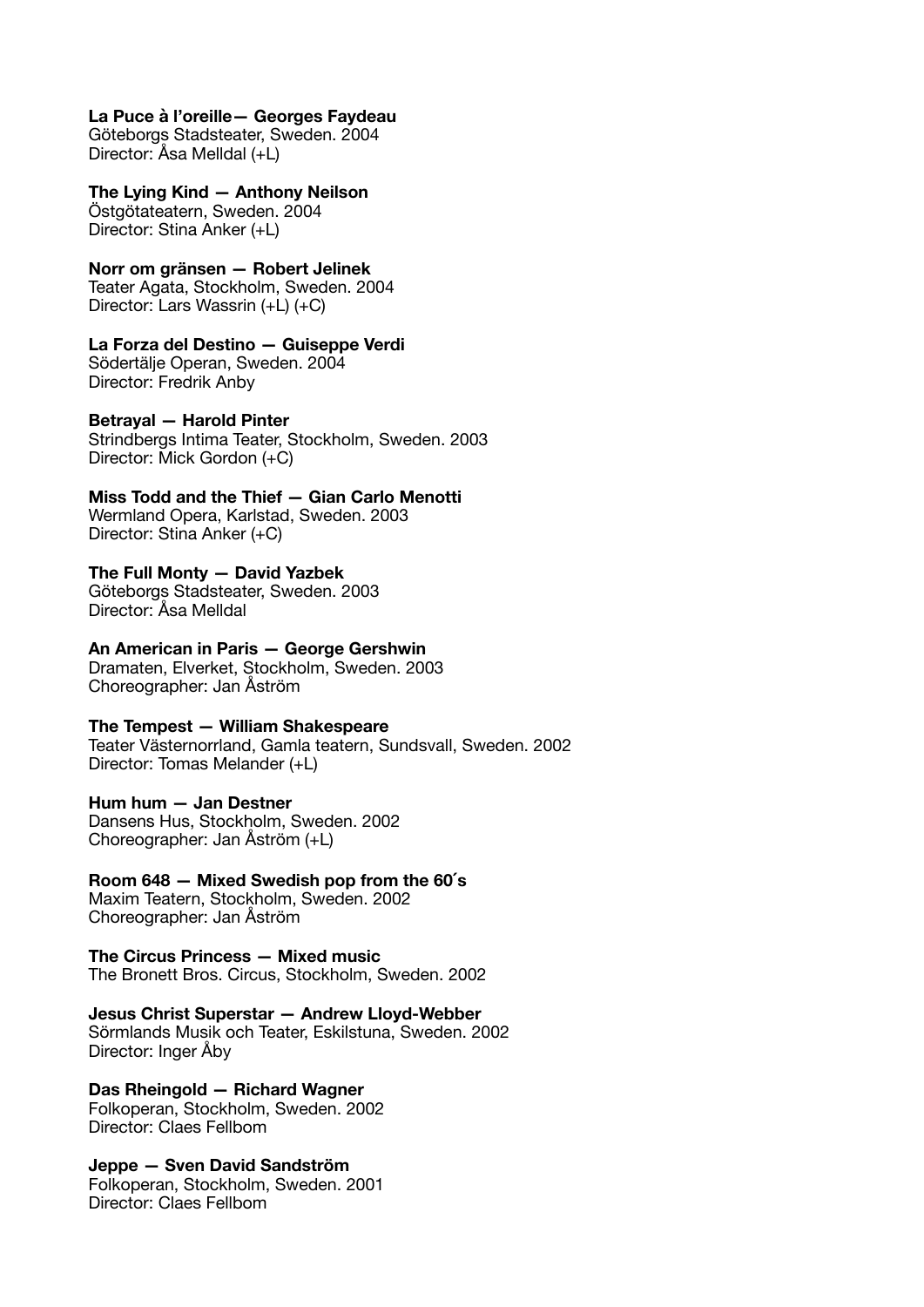#### **The Circus Princess — Mixed music**

The Bronett Bros. Circus, Stockholm, Sweden. 2001

#### **Der Kaiser des Atlantis — Victor Ullman**

Vasan, Stockholm, Sweden. 2000 Director: Nils Spangenberg (+L)

#### **Stjärndamm — Kerstin Nerbe**

Folkoperan/ Sörmlands Musik och Teater, Eskilstuna, Sweden. 2000 Director: Inger Åby

# **Die Fledermaus — Johan Strauss Jr**

Södertälje Operan, Sweden. 1999 Director: Stina Anker

# **De 10 — Jan Destner**

Parkteatern, Stockholm, Sweden. 1999 Choreographer: Jan Åström

#### **Kafkas chimp — John Metcalf**

Piteå Kammaropera on tour in Norrland, Sweden. 1999 Director: Keith Turnbull (+K)

#### **Naked — Jan Destner**

Parkteatern, Stockholm, Sweden. 1998 Choreographer: Jan Åström

#### **Everyman 1999 — Uno Svenningson**

Immanuelskyrkan, Stockholm, Sweden. 1998 Director: Lasse Wassrin

#### **Nox Angustiae — Torsten Nilsson + J.S.Bach**  Piteå Kyrkoopera on tour in Norrland, Sweden. 1998 Director: Nils Spangenberg (+C) (+L)

#### **Jazz — Jan Destner**

Dansens Hus, Stockholm, Sweden. 1998 Choreographer: Jan Åström

## **Äppelkriget — Lars Johan Werle**

Göteborgs Operan, Sweden. 1996 Director: Iwar Bergkwist

## **The Cradle will Rock — Christopher Banstead**

Göteborgs Operan, Lilla scen, Sweden. 1995 Choreographer: Robert North

#### **The Juliet Letters — Elvis Costello & The Brodsky Quartet**  Göteborgs Operan, Lilla scen, Sweden. 1995 Director: Maria Larsdotter (+C)

**Flyttkalaset — Mixed music: Puccini, Verdi, Wagner.**  Stora Teatern, Göteborg, Sweden. 1995 Director: Staffan Aspegren

# **A Clockwork Orange — Anthony Burgess**  Angeredsteatern, Göteborg, Sweden. 1995

Director: Håkan Lindhé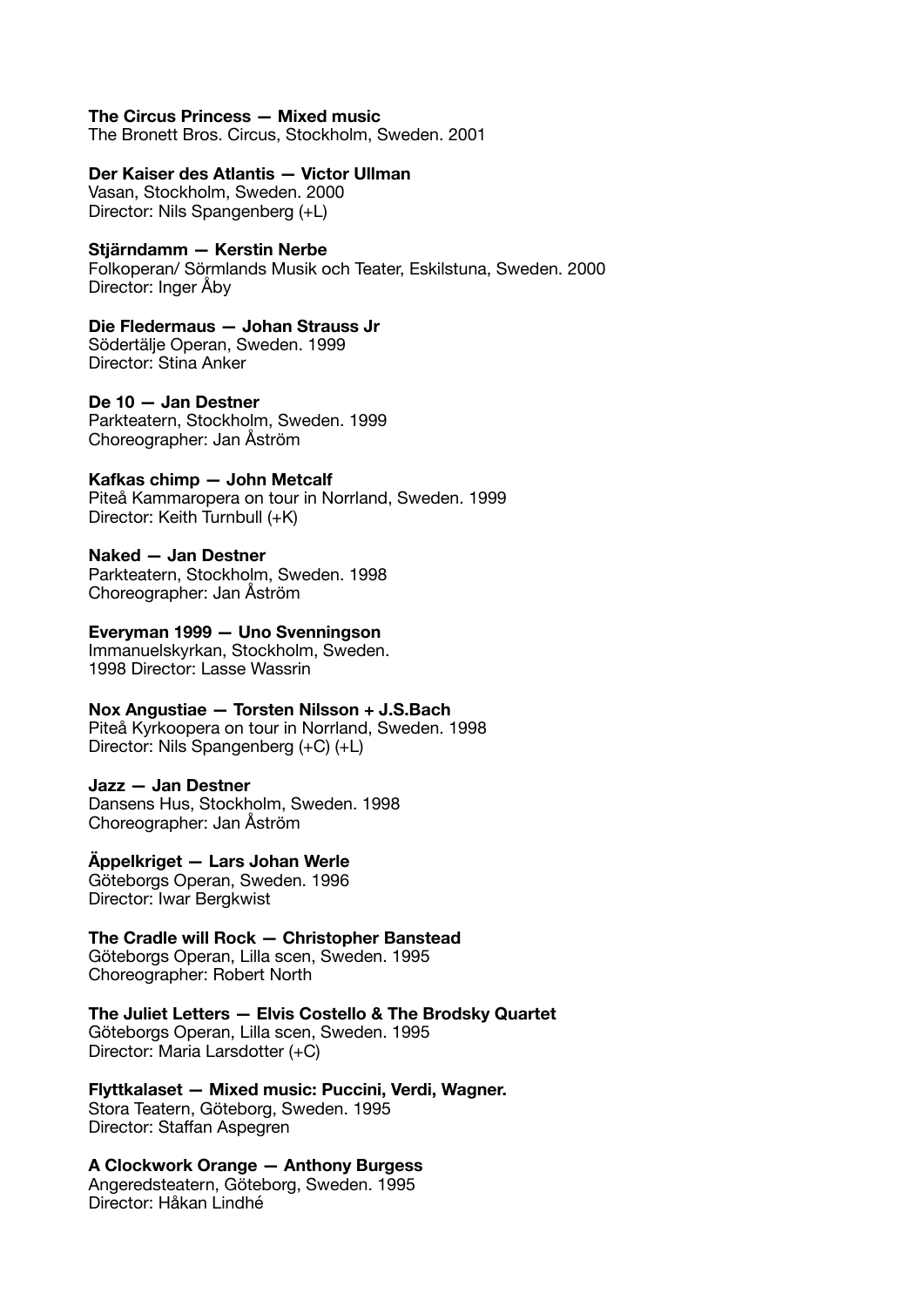#### **The Rise and Fall of Little Voice — Jim Cartwright**

Göteborgs Stadsteater, Studion, Sweden. 1994 Director: Joachim Siegård

**Medea — Euripides**  Göteborgs Stadsteater, Studion, Sweden. 1994

Director: Dilek Gür (+C) (+L)

**Il Molinari— Fernando Paër** 

The International Academy of Vadstena, Sweden. 1993 Director: Nils Spangenberg (+L)

**Il matrimonio segreto — Domenico Cimarosa**  The University Hall of Uppsala, Sweden. 1993 Director: Nils Spangenberg (+L)

## **Le Pauvre Matelot — Darius Milhaud**

Göteborgs Konserthus, Stenhammarsalen, Sweden. 1993 Director: Jörgen Lindvall (+L)

**I Hate Music — Mixed music: Schubert, Britten etc.**  Stora Teatern, Lillan, Göteborg, Sweden. 1993 Director : Bernt Höglund (+C)

# **Orfeus and Eurydike — C W Gluck**

OHS / Kungliga Operan, Stockholm, Sweden. 1992 Director: Nils Spangenberg (+L)(+C)

**Princessan & Sjötrollet — Bertil Färnlöf** 

Strömparterren, Stockholm, Sweden. 1992 Director: Staffan Aspegren (+C)

**Mozart and Salieri — Nicolai Rimsky-Korsakov**  Södra Teatern, Stockholm, Sweden. 1992 Director: Christina Ros (+L)

## **Der Theater Direktor — W.A. Mozart**

Södra Teatern, Stockholm, Sweden. 1992 Director: Christina Ros (+L)

# **Cosi fan tutte — W.A. Mozart**

Nacka Forum Teater, Stockholm, Sweden. 1992 Director: Christina Ros

**Die Zauberflöte — W.A. Mozart**  OHS/ Confidencen, Stockholm, Sweden. 1991 Director: Nils Spangenberg (+C) (+L)

**Die Zauberflöte — W.A. Mozart**  OHS/ Gamla Teatern, Gävle, Sweden. 1991 Director: Nils Spangenberg (+C) (+L)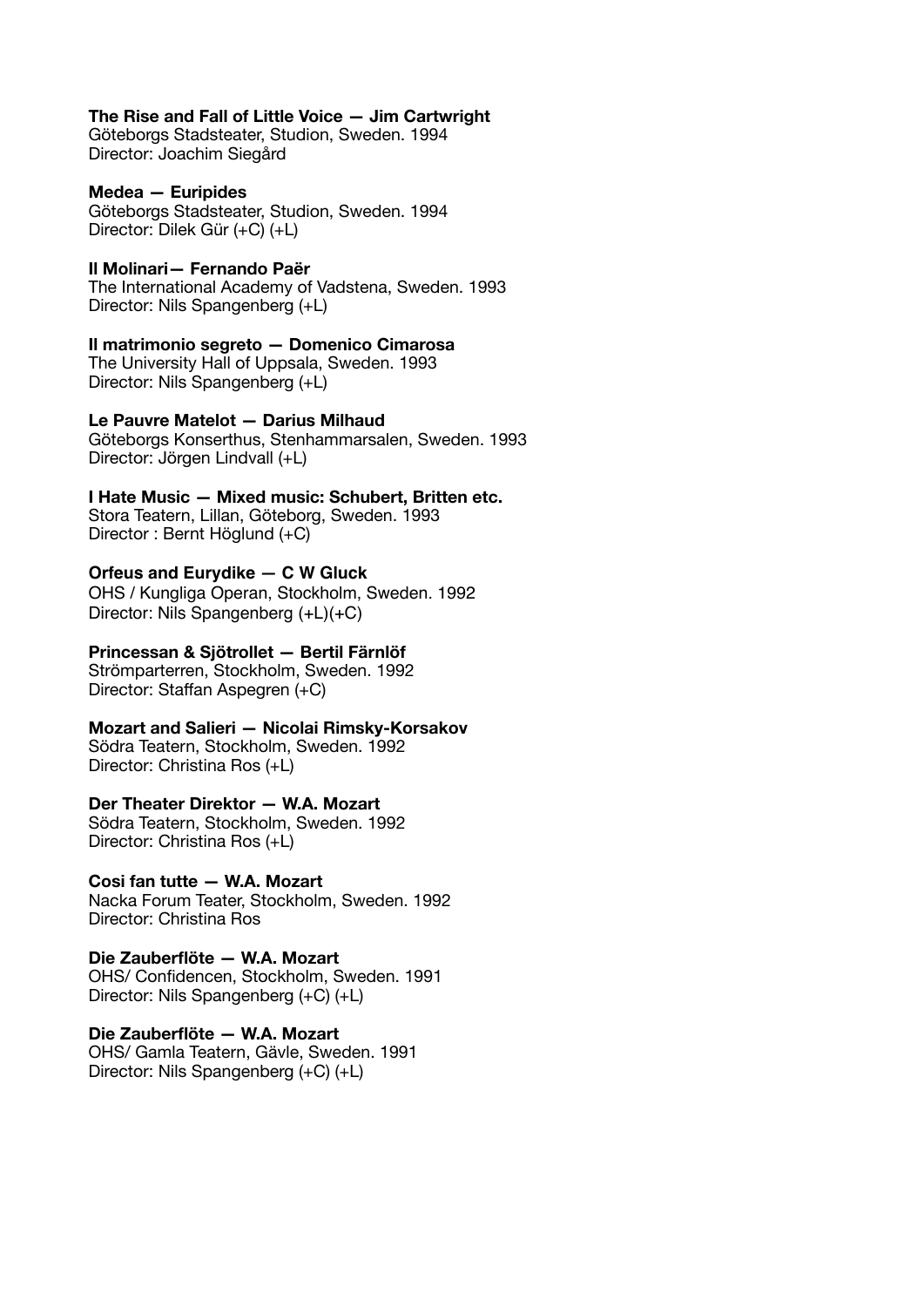# **A Tango Opera — Carlos Gardell & Astor Piazzolla**

Teater Plaza, Stockholm, Sweden. 1991 Director: Johan Svennerfors (+C) (+L)

# **The Wandering Scollar — Gustav Holst**

**The Bear — William Walton**  OHS/ Kungliga Operan, Stockholm, Sweden. 1990 Director: Nils Spangenberg (+C)